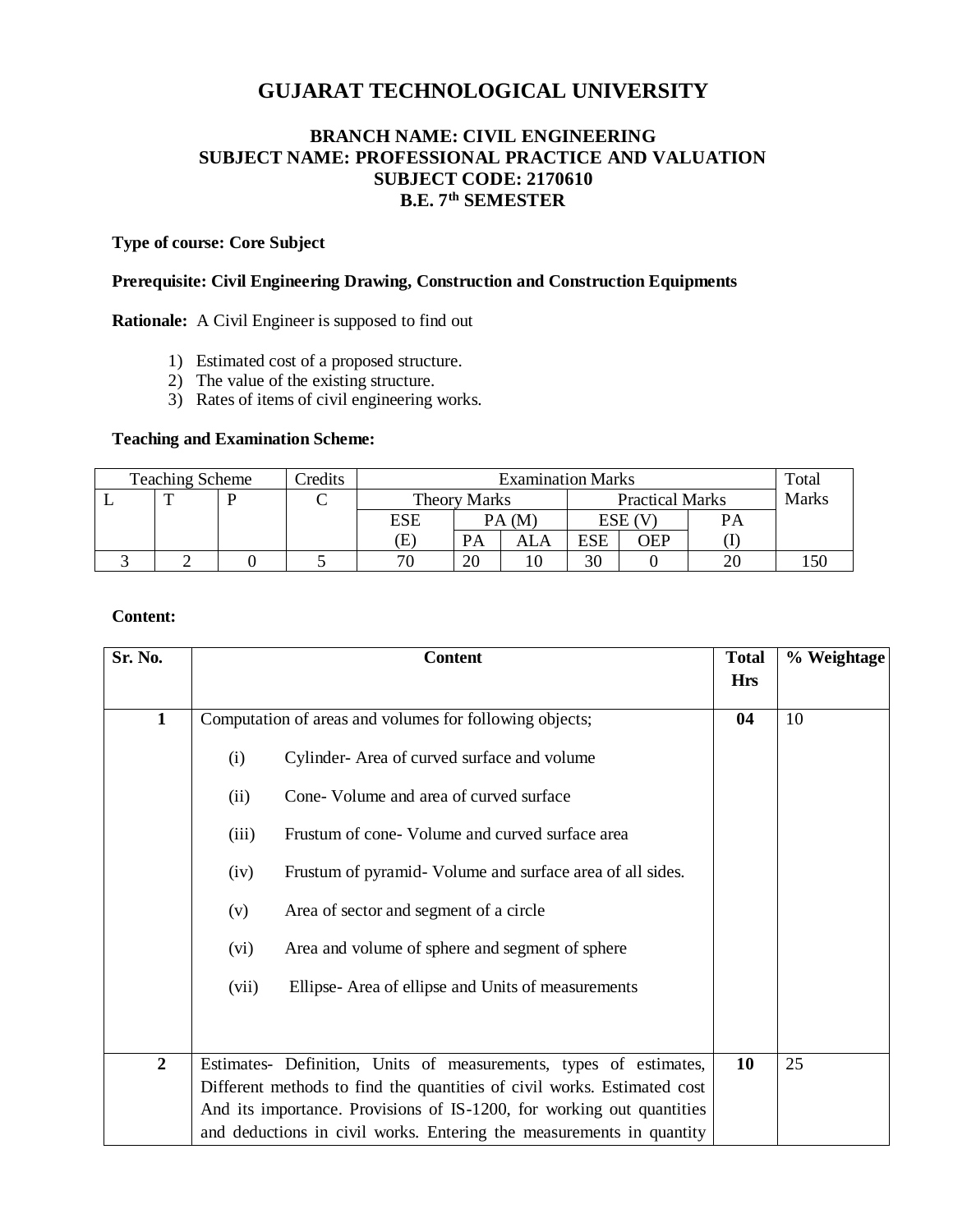|                         | sheet and calculation of quantities of various items of civil works for<br>residential, commercial and industrial buildings, Market rates of material<br>and labour, Introduction to schedule of rates, Entering quantities and<br>rates in abstract sheet, calculation of estimated cost.                                                                                                                                                                                                                    |    |    |
|-------------------------|---------------------------------------------------------------------------------------------------------------------------------------------------------------------------------------------------------------------------------------------------------------------------------------------------------------------------------------------------------------------------------------------------------------------------------------------------------------------------------------------------------------|----|----|
| $\mathbf{3}$            | Specifications- Definition, importance of specification, Types of<br>specification, Care to be taken while drafting specifications, Drafting<br>general specifications, and detailed specifications for various civil work<br>items.                                                                                                                                                                                                                                                                          | 04 | 10 |
| $\overline{\mathbf{4}}$ | Rate Analysis- Definition of rate analysis, Definition of task,<br>Determination of man power and material requirement for a given<br>quantity of items of civil works, study of present wages of labour and<br>prices of material in the market. Study of market rents of different<br>construction equipments, Determination of rate of item of civil work.<br>Working out rates of various items of civil works like $10m^2$ plaster, $10m^3$<br>1:2:4 plain and reinforced concrete, 10m3 brick work etc. | 06 | 15 |
| 5                       | Contract- Definition, legal requirements of a valid contract ,types of<br>contracts, conditions of contract, sub contracts and contractual disputes,<br>Arbitration.                                                                                                                                                                                                                                                                                                                                          | 04 | 10 |
| 6                       | Tender and Tender notice- Bidding process, Prequalification process,<br>tender notice and its essential features, drafting tender notice, Bid<br>submission, Analysis of tenders, Basis for evaluation and acceptance,<br>letter of intent, work order, agreement.                                                                                                                                                                                                                                            | 04 | 10 |
| $\overline{7}$          | Valuation-Definitions of value, price and cost, depreciation, sinking fund<br>, different type of values and their significance, factor affecting value,<br>rent and standard rent, Years purchase, valuation tables, Easement, types<br>of easements, significance of easement in valuation, Methods of<br>valuation of buildings and land, Estimation of values of different types of<br>buildings and lands.                                                                                               | 10 | 20 |

### **Suggested Specification table with Marks (Theory):**

| <b>Distribution of Theory Marks</b> |         |         |         |         |       |  |  |
|-------------------------------------|---------|---------|---------|---------|-------|--|--|
| R Level                             | J Level | A Level | N Level | E Level | Level |  |  |
| 30                                  | 20      | 20      |         | 10      | ٠     |  |  |

**Legends: R: Remembrance; U: Understanding; A: Application, N: Analyze and E: Evaluate C: Create and above Levels (Revised Bloom's Taxonomy)**

Note: This specification table shall be treated as a general guideline for students and teachers. The actual distribution of marks in the question paper may vary slightly from above table.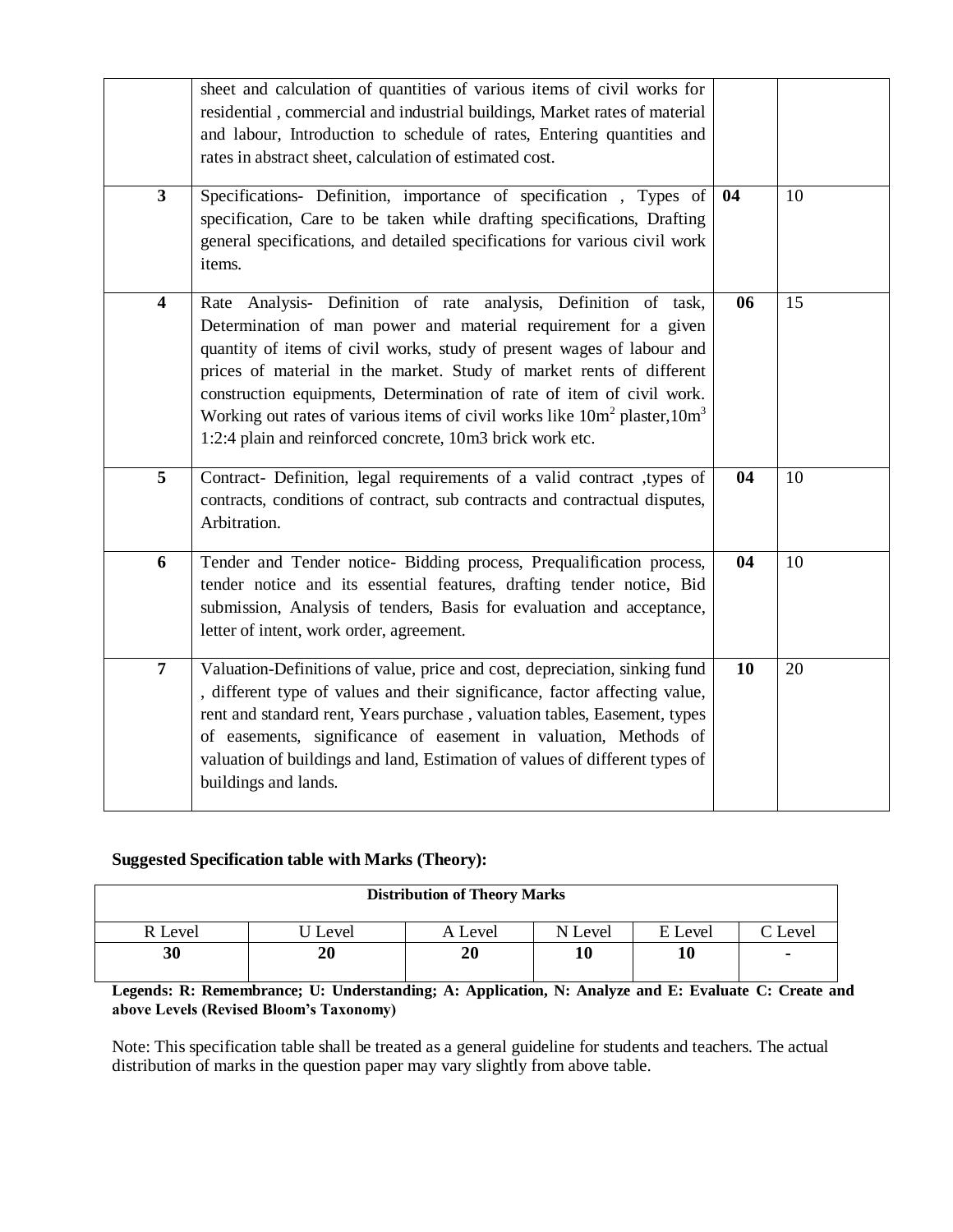### **Reference Books:**

- (1) B. N. Dutta, Estimation and Costing In Civil Engineering, Ubs Publishers Distributors, Ltd.
- (2) S. C. Rangwala, Estimating and Costing, Charotar Publishing House.
- (3) G. S. Birdi, Textbook of Estimating & Costing, Dhanpat Rai and Sons, Delhi.
- (4) M. Chakraborti, Estimating, Costing, Specification and Valuation.
- (5) P.W.D. Handbook and SOR, IS Code 1200.
- (6) A. S. Kotadia, Professional Practice and Valuation, Mahajan Publications.
- (7) S. C. Rangwala, Valuation of Real Properties, Charotar Publication.

### **Course Outcome:**

After learning the course the students should be able to:

- (1) Work out (i) the estimated cost of any proposed civil engineering structure and (ii) The value of any old structure
- (2) Apply the software for working out quantities of items of civil works.

#### **List of Experiments:**

- (1) Work out quantities of various items of civil works from working drawings of residential, industrial and commercial buildings.
- (2) Work out quantities of various items of civil works from drawings of culverts, L/s and C/s of Highways, etc.
- (3) To work out rates of items of civil works
- (4) Examples on valuation of land and buildings.
- (5) Drafting specifications for various items of civil works.
- (6) Use of Software Revit , BIM, etc.

#### **Design based Problems (DP)/Open Ended Problem:**

- (1) Students may carry out valuation of existing buildings with premises that are put for sale by the owner.
- (2) Students can take up the case of a proposed residential society project from the builder and work out estimated cost of the project.
- (3) Students can visit the construction site for hydraulic, transportation, environment structure and acquire enough data to find out the estimated cost.
- (4) Same project be evaluated for estimated cost or valuation as the case may be by two groups of students and there may be a debate on points where there are major differences and correcting the same as per teacher's guidance.
- (5) Student shall verify the quantities worked out manually with the help of software, for a given drawing of Construction Project.

### **Major Equipment:**

(1) Computer system supporting the softwares like Revit, Primavera, BIM, MS Project, etc.